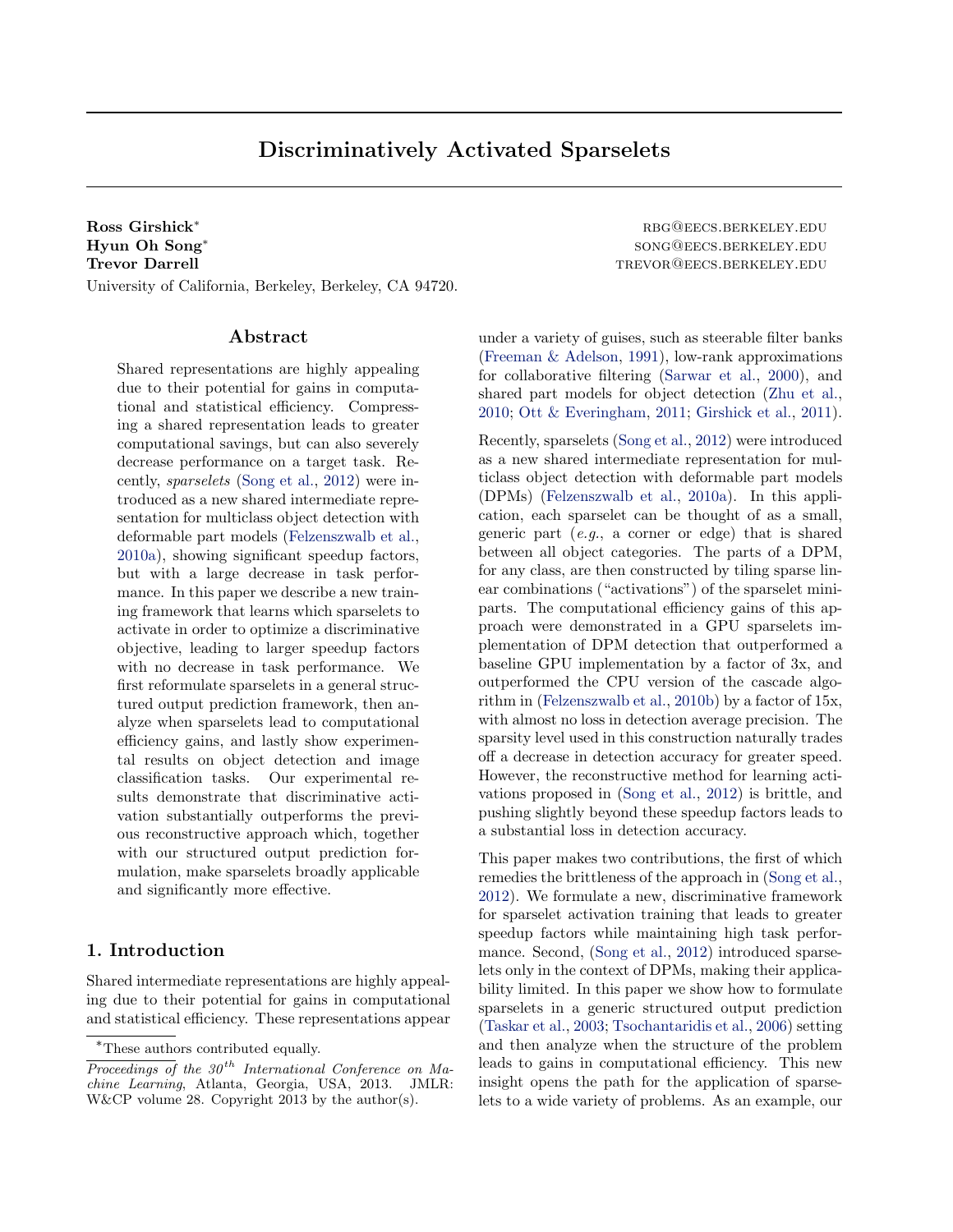<span id="page-1-0"></span>experiments demonstrate that sparselets are highly effective when applied to off-the-shelf image classifiers.

Our work is related to three strands of active research: (1) part sharing with compositional models [\(Torralba](#page-8-0) [et al.,](#page-8-0) [2007;](#page-8-0) [Fidler et al.,](#page-8-0) [2009;](#page-8-0) [Zhu et al.,](#page-8-0) [2010;](#page-8-0) [Ott](#page-8-0) [& Everingham,](#page-8-0) [2011;](#page-8-0) [Girshick et al.,](#page-8-0) [2011\)](#page-8-0),  $(2)$  sparse coding and dictionary learning [\(Kreutz-Delgado et al.,](#page-8-0) [2003;](#page-8-0) [Mairal et al.,](#page-8-0) [2009;](#page-8-0) [2012\)](#page-8-0), and (3) modeling and learning with low-rank approximations [\(Freeman](#page-8-0) [& Adelson,](#page-8-0) [1991;](#page-8-0) [Manduchi et al.,](#page-8-0) [1998;](#page-8-0) [Wolf et al.,](#page-8-0) [2007\)](#page-8-0). None of these methods, however, simultaneously exploit shared interclass information and discriminative sparsity learning to speed up inference while maintaining task performance.

This paper also helps unify sparselets with the steerable part models of [\(Pirsiavash & Ramanan,](#page-8-0) [2012\)](#page-8-0). These closely related approaches were both applied to DPMs and resulted in the same 3x speedup factor. The fundamental differences between the two methods lies in how they accelerate inference and how they are trained. Steerable part models use a small part dictionary with dense linear combinations and discriminative training, whereas sparselets use a larger dictionary with sparse linear combination, and a reconstructive error training paradigm. With regard to dictionary size and linear combination density, the two approaches can be viewed as operating at different points within the same algorithm design space. The remaining difference, then, lies in the training method. This paper unifies the two approaches by showing how to train sparselet activations discriminatively, or alternately, how to train steering coefficients sparsely.

The paper is structured as follows. In Sec. 2, we start with a brief overview of sparselets [\(Song et al.,](#page-8-0) [2012\)](#page-8-0) and formulate structured output prediction with generalized sparselets. In Sec. [3,](#page-3-0) we describe how discriminative sparselet activation training fits into the framework and discuss several regularization methods for sparse activation learning. In Sec. [4,](#page-4-0) we discuss important applications of the proposed approach to multiclass object detection with mixtures of deformable part models [\(Felzenszwalb et al.,](#page-8-0) [2010a\)](#page-8-0) and to multiclass image classification. Before we conclude in Sec. [6,](#page-7-0) we provide experimental results on multiclass object detection and multiclass image classification problems in Sec. [5.](#page-6-0)

#### 2. Generalized sparselets

In this section we introduce *generalized sparselets* a general approach for speeding up inference in any linear structured output prediction model.

#### 2.1. Sparselets reviewed

Sparselets were introduced in [\(Song et al.,](#page-8-0) [2012\)](#page-8-0) for the purpose of accelerating object detection with deformable part models (DPMs) [\(Felzenszwalb et al.,](#page-8-0) [2010a\)](#page-8-0). In brief, a sparselet model is completely specified by a dictionary  $\mathbf{S} = [\mathbf{s}_1, \dots, \mathbf{s}_d]$  in  $\mathbb{R}^{m \times d}$ , where each column  $\mathbf{s}_j$  in  $\mathbb{R}^m$  is called a *sparselet*. Noting that the computational bottleneck of detection is convolution of a feature pyramid  $\Psi$  with a set of DPM part filters,  $\{f_i\}$ , [\(Song et al.,](#page-8-0) [2012\)](#page-8-0) proposed to approximate each filter  $f_i$  as a sparse linear combination of sparselets, yielding:  $\Psi * f_i \approx \Psi * \sum_j \alpha_{ij} s_j = \sum_j \alpha_{ij} (\Psi * s_j).$ The sparselet responses  $\Psi * s_j$  are independent of any filter, and thus their cost can be amortized over all filters from all object models. In the remainder of this section we present a novel generalization of this technique. First, we illustrate how to generalize sparselets for simple multiclass linear classifiers, and then for any linear structured output prediction model.

#### 2.2. Multiclass classification with generalized sparselets

Consider a set of  $K$  linear classifiers parameterized by the weight vectors  $\mathbf{w}_1, \ldots, \mathbf{w}_K$  each in  $\mathbb{R}^n$ . An input feature vector  $\mathbf{x} \in \mathbb{R}^n$  is assigned to a class  $f_{\mathbf{w}}(\mathbf{x}) \in$  $\{1, \ldots, K\}$  according to the rule

$$
f_{\mathbf{w}}(\mathbf{x}) = \underset{k \in \{1, \dots, K\}}{\operatorname{argmax}} \mathbf{w}_k^{\mathsf{T}} \mathbf{x}.
$$
 (1)

Our objective is to reduce the computational cost of computing Eq. 1.

We begin by partitioning each parameter vector  $w_k$ into several m-dimensional blocks. A block is a subvector of parameters chosen so that the set of all blocks from all  $w_k$  admits a sparse representation over S. Concretely, in the examples that follow, blocks will be chosen to be fragments of part filters in a deformable part model (see Fig. [1\)](#page-2-0), or simply contiguous subvectors of the parameters in a bag-of-visual-words classifier. For clarity, we will assume that  $n = pm$  for some positive integer  $p$ . We can rewrite each linear classifier in terms of its blocks,  $\mathbf{b}_{ki}$  in  $\mathbb{R}^m$ , such that  $\mathbf{w}_k = (\mathbf{b}_k^{\mathsf{T}}$  $\mathbf{b}_{k_1}^{\mathsf{T}}, \ldots, \mathbf{b}_{kp}^{\mathsf{T}})^{\mathsf{T}}$ . Similarly, we can partition an input feature vector into p subvectors,  $\mathbf{c}_i$  in  $\mathbb{R}^m$ , such that  $\mathbf{x} = (\mathbf{c}_1^{\mathsf{T}})$  $_{1}^{\mathsf{T}},\ldots,\mathbf{c}_{p}^{\mathsf{T}})^{\mathsf{T}}.$ 

Given a sparselet model S, we can approximate any vector  $\mathbf{b} \in \mathbb{R}^m$  as a sparse linear combination of the sparselets in S

$$
\mathbf{b} \approx \mathbf{S} \boldsymbol{\alpha} = \sum_{\substack{i=1 \\ \alpha_i \neq 0}}^d \alpha_i \mathbf{s}_i, \tag{2}
$$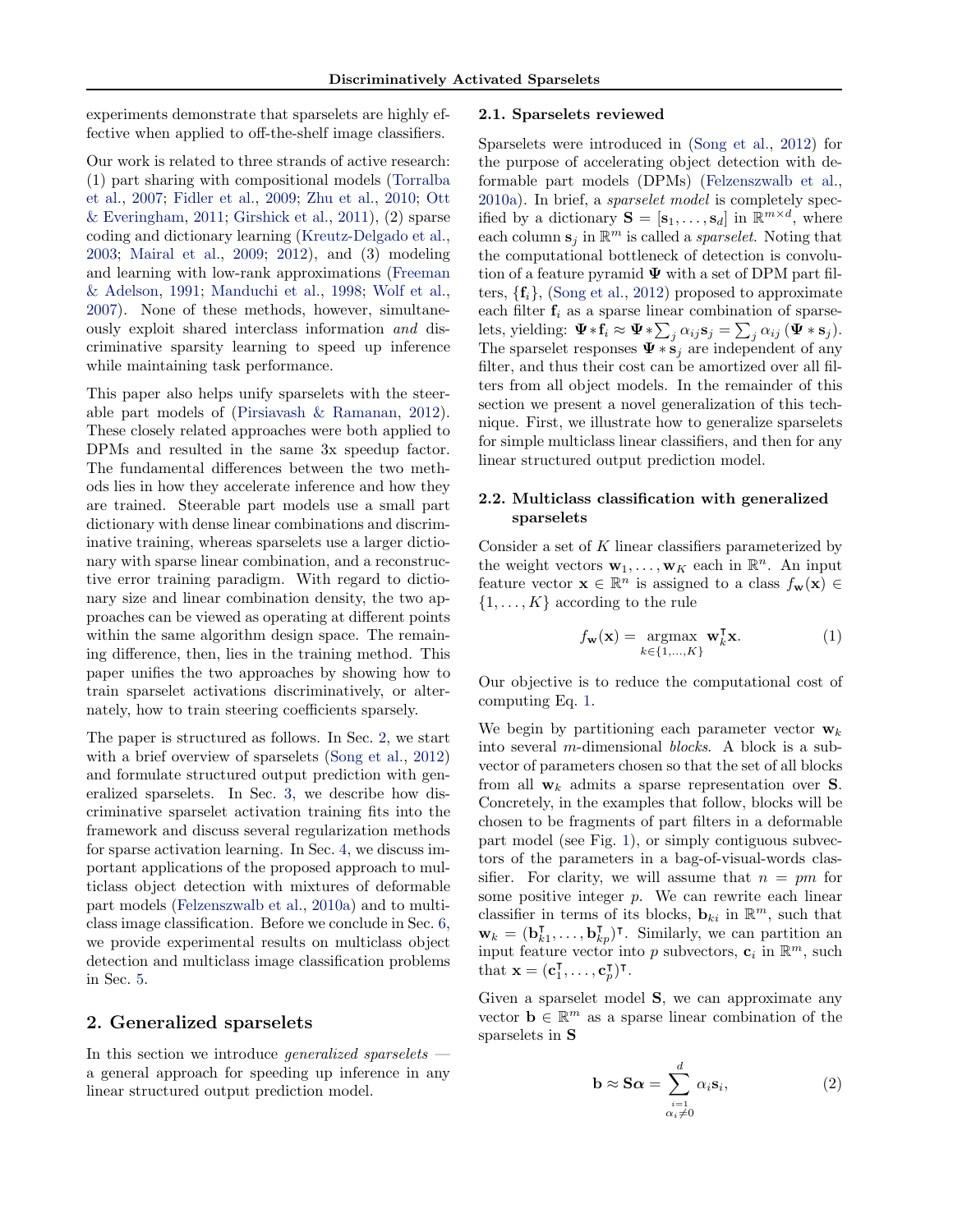<span id="page-2-0"></span>

Figure 1. (Left) 128 of the 256 sparselets learned from 20 DPMs trained on the PASCAL VOC 2007 dataset. (Right) The top 16 sparselets activated for the motorbike category.

where  $\boldsymbol{\alpha} = (\alpha_1, \dots, \alpha_d)^\intercal \in \mathbb{R}^d$  is a sparselet activation vector for b. The quality of the approximation depends on the fixed dictionary and the chosen activation vector. Now, the dot product in Eq. [1](#page-1-0) can be approximated as

$$
\mathbf{w}_k^{\mathsf{T}} \mathbf{x} = (\mathbf{b}_{k1}^{\mathsf{T}}, \dots, \mathbf{b}_{kp}^{\mathsf{T}}) (\mathbf{c}_1^{\mathsf{T}}, \dots, \mathbf{c}_p^{\mathsf{T}})^{\mathsf{T}}
$$

$$
= \sum_{i=1}^p \mathbf{b}_{ki}^{\mathsf{T}} \mathbf{c}_i \approx \sum_{i=1}^p (\mathbf{S} \alpha_{ki})^{\mathsf{T}} \mathbf{c}_i = \sum_{i=1}^p \alpha_{ki}^{\mathsf{T}} (\mathbf{S}^{\mathsf{T}} \mathbf{c}_i). \quad (3)
$$

We note two important properties of Eq. 3: (1) the sparselet responses  $S^{\mathsf{T}}c_i$  are independent of any particular classifier, and (2) the subsequent product with  $\alpha_{ki}$  can be computed efficiently by accessing only the nonzero elements of  $\alpha_{ki}$ . In the following, let  $\lambda_0$  be the average number of nonzero elements in each  $\alpha_{ki}$ .

Computational costs. We can analyze generalized sparselets for multiclass classification by looking at the cost of computing  $\mathbf{b}_{ki}^{\mathsf{T}} \mathbf{c}_i$  for a single block i and for all classes  $k$ . The original classifiers require  $Km$  additions and multiplications. The generalized sparselet approach has a shared cost of dm operations for computing the sparselet responses,  $\mathbf{r}_i = \mathbf{S}^\mathsf{T} \mathbf{c}_i$ , and a cost of  $K\lambda_0$  operations for computing  $\alpha_{ki}^{\mathsf{T}}\mathbf{r}_i$  for all classes. The overall speedup is thus  $Km/(dm+K\lambda_0)$ . To make this value large, the dictionary size  $d$  should be much smaller than the number of classes  $K$ , and the average number of nonzero coefficients in the activation vectors should be much less than the sparselet size m. As the number of classes becomes large, the cost of computing sparselet responses becomes fully amortized which leads to a maximum theoretical speedup of  $m/\lambda_0$  [\(Song et al.,](#page-8-0) [2012\)](#page-8-0). This emphasizes the importance of a sparse representation, in contrast, for example, to the dense steering coefficients in [\(Pirsi](#page-8-0)[avash & Ramanan,](#page-8-0) [2012\)](#page-8-0). This analysis shows that

generalized sparselets are most applicable to multiclass problems with a large number of classes. This is a regime of growing interest, especially in computer vision as exemplified by datasets such as ImageNet [\(Deng et al.,](#page-7-0) [2009\)](#page-7-0), which includes more than 10,000 categories [\(Deng et al.,](#page-7-0) [2010\)](#page-7-0). In Sec. [5.3](#page-7-0) we show results on the Caltech-{101,256} [\(Fei-Fei et al.,](#page-8-0) [2006;](#page-8-0) [Griffin et al.,](#page-8-0) [2007\)](#page-8-0) datasets demonstrating that even with only one or two hundred classes generalized sparselets can accelerate simple linear classifiers.

#### 2.3. Structured output prediction with generalized sparselets

Multiclass classification is a special case of structured output prediction. To complete the description of generalized sparselets for structured output prediction, consider the linear discriminant function

$$
f_{\mathbf{w}}(x) = \operatorname*{argmax}_{y \in \mathcal{Y}} \mathbf{w}^{\mathsf{T}} \mathbf{\Phi}(x, y)
$$
(4)

where the input  $x$  comes from an arbitrary input space  $\mathcal{X}$ , and  $f_{\mathbf{w}}$  outputs an element from the label space  $\mathcal{Y}$ . As in the previous discussion, w is partitioned into blocks in a problem specific manner. The partition used in the multiclass setup is one concrete example. Given the partition, sparselets can be applied to each block in a straightforward extension of the multiclass case.

Computational costs. To generalize the analysis to the structured prediction setting, we rewrite the speedup as  $Qm/(dm + Q\lambda_0)$ , where Q is defined to be the number of unique parameter blocks that are multiplied with a distinct subvector of feature values. Intuitively, Q counts the number of times the intermediate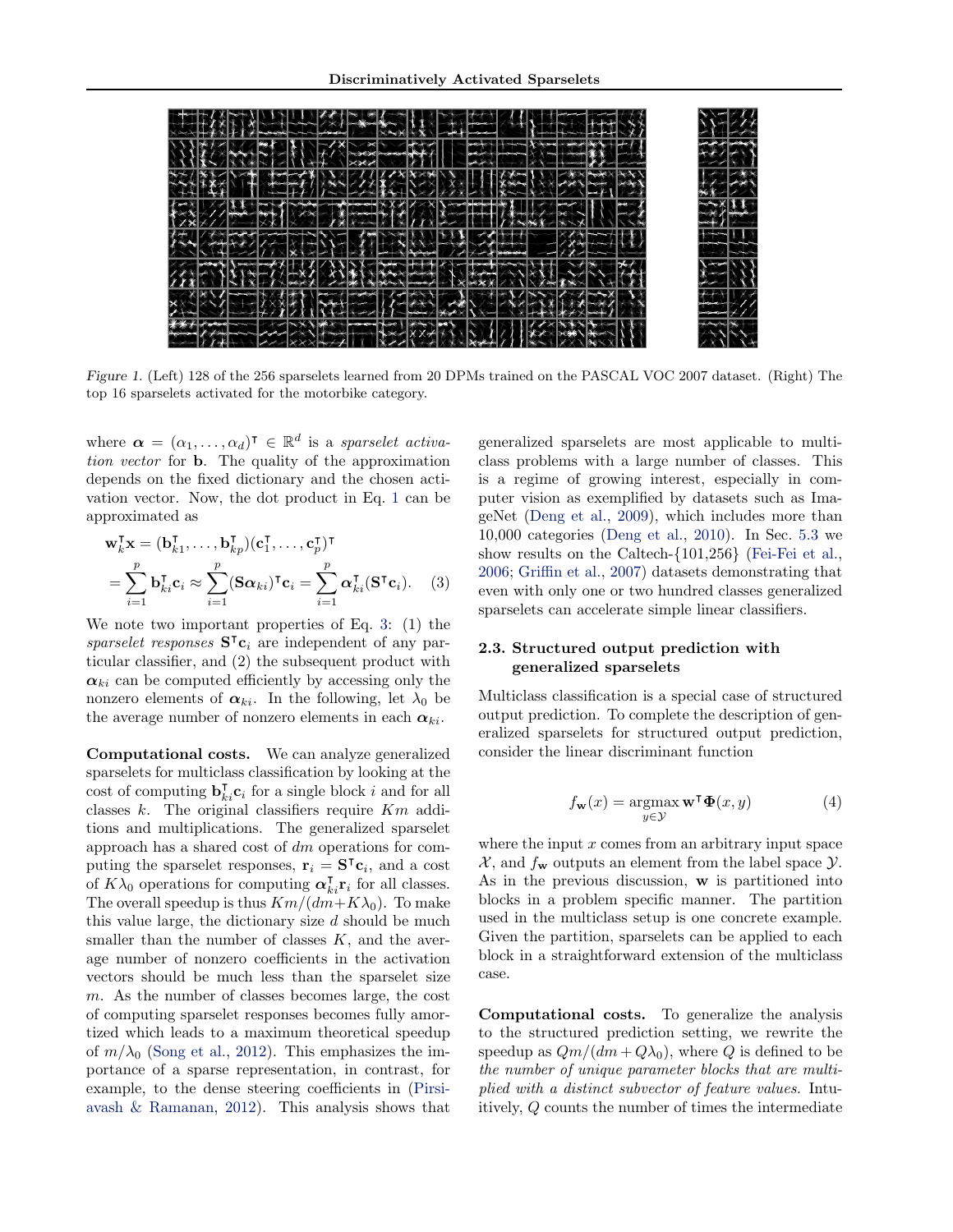<span id="page-3-0"></span>sparselet response, for a distinct feature vector block, is reused while solving the argmax in Eq. [4.](#page-2-0) The value of Q depends on the specific feature map  $\Phi(x, y)$  and inference algorithm, and in general may vary across feature blocks. We point interested readers to a more detailed analysis in the supplementary material. For more intuition, we consider two examples below.

Multiclass convolutional classifiers. Consider the multiclass setting and let  $\mathbf{w} = (\mathbf{w}_1^T)$  $\frac{1}{1}, \ldots, \mathbf{w}_K^{\mathsf{T}})^\mathsf{T}$ in  $\mathbb{R}^{Kn}$ . As before, each  $\mathbf{w}_k$  is partitioned into p blocks. But now, instead of an  $n$ -dimensional input feature vector, consider larger input vectors  $\mathbf{x} \in \mathbb{R}$  $\mathbb{R}^q$ ,  $q \gg n$ , and the feature map  $\Phi(\mathbf{x}, (k, y)) =$  $(0, \ldots, 0, \mathbf{x}_{y:n}^{\mathsf{T}}, 0, \ldots, 0)^{\mathsf{T}}$ . We write  $\mathbf{x}_{y:n}$  to denote the length-n subvector of  $x$  starting at position y. This subvector is placed into the k-th "slot" of  $\Phi$  (corresponding to the slot for  $w_k$  in w). The label space  $\mathcal Y$ consists of all valid (class, position) pairs  $(k, y)$ . This setup is equivalent to the problem of searching for the subvector of x that has maximum correlation with a weight vector in  $\{w_k\}$ . A concrete example of this is multiclass object detection with Dalal and Triggs style scanning window detectors [\(Dalal & Triggs,](#page-7-0) [2005\)](#page-7-0). In contrast to the non-convolutional multiclass setting, now each block of w must be multiplied with each subvector of x while scanning for the maximum response (imagine "sliding" each  $w_k$  over x while computing a dot product at each position), and thus  $Q = Kp$ .

Part-based models. Another common situation that leads to a large Q value is when w parameterizes a set of "parts" and  $f_{\mathbf{w}}(x)$  computes the optimal assignment of the parts to locations  $y$  in the input  $x$ . For example, a location y might be a position in a sentence or an image. In this problem setting, there is a (typically very large) pool of feature vectors, where each vector in the pool describes one location in  $x$ . The feature map  $\Phi(x, y)$  acts on a label y by installing the selected subset of local feature vectors into the appropriate slots of Φ. These problems typically also involve pairwise interactions between the labels assigned to some pairs of parts. When these interactions form a tree, dynamic programming can be used to efficiently compute the optimal label assignments. In the dynamic programming algorithm, the dot product between each part model and each local feature vector must be evaluated. As a concrete example, consider the deformable part models of [\(Felzenszwalb et al.,](#page-8-0) [2010a\)](#page-8-0). For this model, the dynamic programming algorithm implicitly generates the large set of local feature vectors through the convolution of each part with a histogram of oriented gradients (HOG) feature image [\(Dalal & Triggs,](#page-7-0) [2005;](#page-7-0) [Felzenszwalb et al.,](#page-8-0) [2010a\)](#page-8-0). Given object detec-

tors for  $K$  classes, each with  $N$  parts, each of which is partitioned into  $p$  blocks, this model and algorithm result in  $Q = K N p$ . The part-based structure of this problem increases sparselet response reuse by a factor of N.

# 3. Discriminative activation of generalized sparselets

Throughout the rest of this paper we consider linear models defined by parameter vectors that are partitioned into K slots:  $\mathbf{w} = (\mathbf{w}_1^{\mathsf{T}})$  $[\mathbf{I}, \dots, \mathbf{w}_K^{\mathsf{T}})^{\mathsf{T}}$ . In the multiclass setting, slots correspond to the individual classifiers. More generally, slots might be structures like the filters in a deformable part model. Generalized sparselets may be applied to any subset of the slots. For a slot  $w_k$  to which sparselets are applied, it is further partitioned into  $p_k$  blocks:  $\mathbf{w}_k = (\mathbf{b}_k^{\mathsf{T}})$  $\overline{\mathbf{h}}_k^{\mathsf{T}},\ldots,\mathbf{b}_k^{\mathsf{T}}$  $_{kp_k}^{\mathsf{T}}$ )<sup>T</sup>. The  $\{w_k\}$  may have different dimensions, as long as each is a multiple of the sparselet dimension  $m$ .

In [\(Song et al.,](#page-8-0) [2012\)](#page-8-0), the task of learning the sparselet model S from a training set of parameter blocks  ${b_{ki}}$  was naturally posed as a sparse coding dictionary learning problem [\(Kreutz-Delgado et al.,](#page-8-0) [2003;](#page-8-0) [Mairal et al.,](#page-8-0) [2009\)](#page-8-0). The objective was to find a dictionary S and activation vectors  $\{\alpha_{ki}\}\$  that minimize reconstruction error, subject to an  $\ell_0$ -pseudo-norm sparsity constraint on each activation vector. Then, given the learned dictionary S, the activation vectors for a model w (either previously unseen or from the training set) were learned by minimizing reconstruction error, subject to the same sparsity constraint.

The experimental results in [\(Song et al.,](#page-8-0) [2012\)](#page-8-0) show that task performance (average precision for object detection) quickly degrades to undesirable levels as the activation vectors are made increasingly sparse. This result is intuitive given the reconstructive learning paradigm used in [\(Song et al.,](#page-8-0) [2012\)](#page-8-0): when reconstruction error is low (usually requiring low sparsity), the original decision boundary of the model is roughly preserved. However, as sparsity increases, and the reconstruction error becomes larger, the decision boundary of the reconstructed model changes in an uncontrolled way and may no longer be discriminative for the target task.

Our solution is to replace reconstruction error with a discriminative objective. To do this (assuming a fixed dictionary), we propose to rewrite the original optimization problem used for training the linear model in terms of sparselet responses, which now act as training features, and the activation vectors, which now act as the model parameters. To achieve sparsity, we aug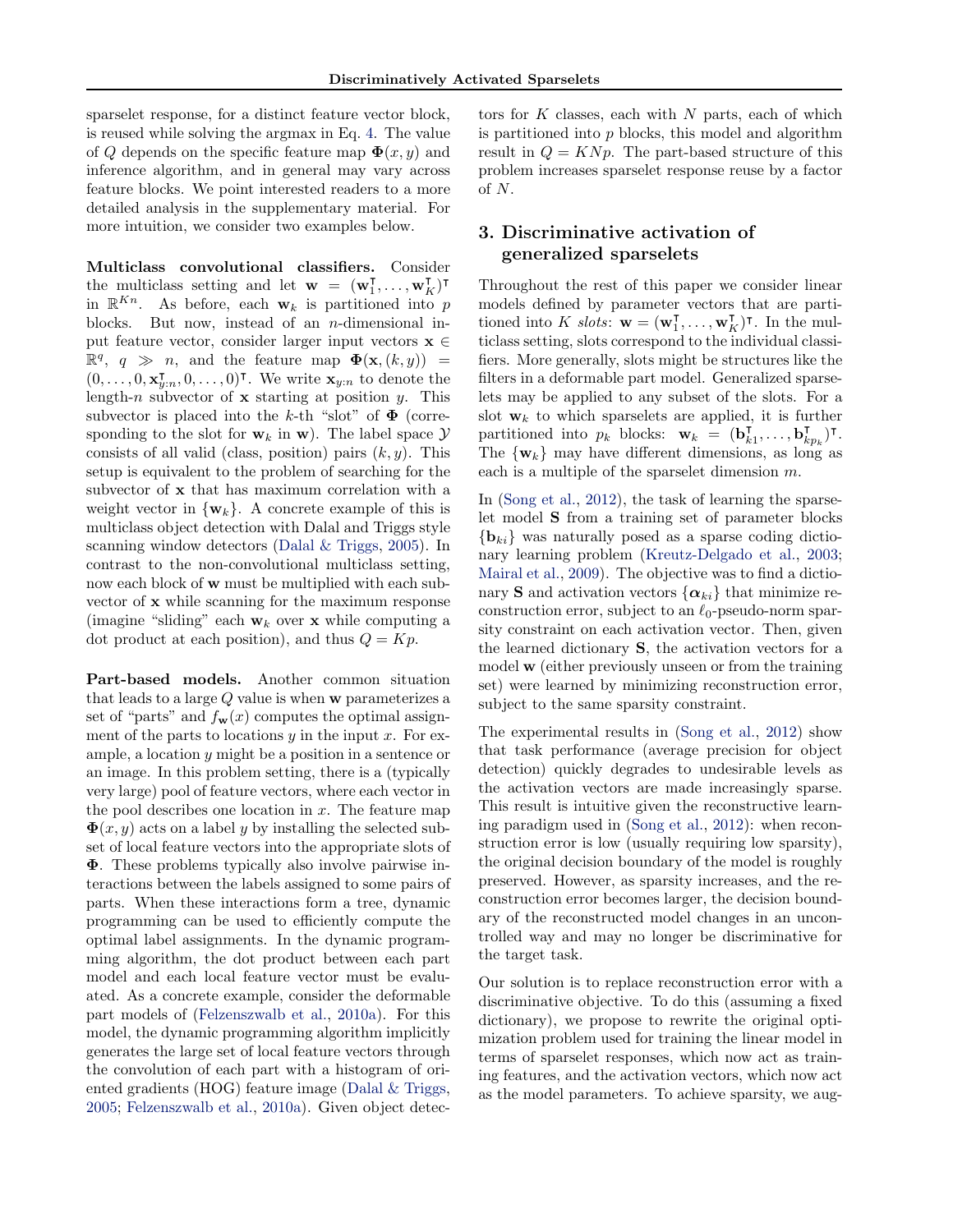<span id="page-4-0"></span>ment this new objective function with a sparsity inducing regularizer. As we show below, the obvious choice of  $\ell_1$  regularization leads to unsatisfactory results, motivating the development of an alternative approach.

#### 3.1. Learning discriminative activation vectors

Here we consider learning the activation vectors for a predictor w in the structural SVM (SSVM) framework [\(Taskar et al.,](#page-8-0) [2003;](#page-8-0) [Tsochantaridis et al.,](#page-8-0) [2006\)](#page-8-0). The SSVM training equation is

$$
\mathbf{w}^* = \underset{\mathbf{w}}{\operatorname{argmin}} \frac{\lambda}{2} ||\mathbf{w}||_2^2 +
$$
  

$$
\frac{1}{M} \sum_{i=1}^M \max_{\hat{y} \in \mathcal{Y}} (\mathbf{w}^\mathsf{T} \boldsymbol{\Phi}(x_i, \hat{y}) + \Delta(y_i, \hat{y})) - \mathbf{w}^\mathsf{T} \boldsymbol{\Phi}(x_i, y_i),
$$
  
(5)

where  $\Delta(y, y')$  is a loss function. Given a fixed sparselet model S, we can rewrite Eq. 5 in terms of the activation vector parameters and sparselet responses. For clarity, assume the slots of w have been arranged so that slots 1 through s are represented with sparselets, and slots  $s + 1$  through K are not.<sup>1</sup> For each slot  $\mathbf{w}_k = (\mathbf{b}_k^{\mathsf{T}})$  $\bar{\mathbf{k}}_1, \ldots, \mathbf{b}_k^{\intercal}$  $(\mathbf{x}_{kp_k})^{\mathsf{T}}$  that is represented by sparselets, we define a corresponding activation parameter vector  $\boldsymbol{\alpha}_k = (\boldsymbol{\alpha}_k^{\mathsf{T}})$  $_{k1}^{\intercal},\ldots,\boldsymbol{\alpha}_{k}^{\intercal}$ vector  $\alpha_k = (\alpha_{k1}^{\intercal}, \ldots, \alpha_{kp_k}^{\intercal})^{\intercal} \in \mathbb{R}^{p_k d}$ . Let  $\boldsymbol{\alpha} = (\boldsymbol{\alpha}_1^{\mathsf{T}}, \dots, \boldsymbol{\alpha}_s^{\mathsf{T}})^{\mathsf{T}}$  and  $\tilde{\mathbf{w}} = (\mathbf{w}_{s+1}^{\mathsf{T}_{f,k}}, \dots, \mathbf{w}_{K}^{\mathsf{T}})^{\mathsf{T}}$ , and define the new model parameter vector  $\beta = (\alpha^{\dagger}, \tilde{\mathbf{w}}^{\dagger})^{\dagger}$ .

We transform the feature vector in a similar manner. For a feature vector slot  $\mathbf{\Phi}_k(x, y) = (\mathbf{c}_k^{\mathsf{T}})$  $\mathbf{r}_{k1}^{\mathsf{T}}, \ldots, \mathbf{c}_k^{\mathsf{T}}$  $\frac{1}{k p_k}$ ) T that will be represented by sparselets, we transform the features into sparselet responses:  $\tilde{\mathbf{\Phi}}_k(x,y) = (\mathbf{c}_{k1}^\intercal \mathbf{S}, \dots, \mathbf{c}_{k1}^\intercal$  $(\mathbf{k}_{p_k} \mathbf{S})^{\bar{\mathsf{T}}}$   $\in$   $\mathbb{R}^{p_k d}$ . The fully transformed feature vector is  $\tilde{\mathbf{\Phi}}(x, y)$  $\begin{pmatrix} \tilde{\mathbf{\Phi}}_1^{\mathsf{T}} \end{pmatrix}$  $\frac{\mathbf{v}}{\mathbf{v}}(x,y),\ldots,\tilde{\mathbf{\Phi}}_s^{\mathsf{T}}$  $\begin{array}{c} \nabla_s^{\mathsf{T}}(x,y), \boldsymbol{\Phi}_{s+1}^{\mathsf{T}}(x,y), \ldots, \boldsymbol{\Phi}_K^{\mathsf{T}}(x,y))^{\mathsf{T}}. \n\end{array}$ The resulting objective is

$$
\beta^* = \operatorname*{argmin}_{\beta} R(\alpha) + \frac{\lambda}{2} \|\tilde{\mathbf{w}}\|_2^2
$$
  
+ 
$$
\frac{1}{M} \sum_{i=1}^M \max_{\hat{y} \in \mathcal{Y}} \left( \beta^{\mathsf{T}} \tilde{\mathbf{\Phi}}(x_i, \hat{y}) + \Delta(y_i, \hat{y}) \right) - \beta^{\mathsf{T}} \tilde{\mathbf{\Phi}}(x_i, y_i),
$$
(6)

where  $R(\alpha)$  is a regularizer applied to the activation vectors.

#### 3.2. Inducing sparsity

We consider three sparsity inducing regularizers R.

- I. Lasso penalty [\(Tibshirani,](#page-8-0) [1996\)](#page-8-0)  $R_\mathrm{Lasso}(\boldsymbol{\alpha}) = \lambda_1 \|\boldsymbol{\alpha}\|_1$
- II. Elastic net penalty [\(Zou & Hastie,](#page-8-0) [2005\)](#page-8-0)  $R_{\text{EN}}(\boldsymbol{\alpha}) = \lambda_1\|\boldsymbol{\alpha}\|_1 + \lambda_2\|\boldsymbol{\alpha}\|_2^2$
- III. Combined  $\ell_0$  and  $\ell_2$  penalty  $R_{0,2}(\boldsymbol{\alpha}) = \lambda_2 ||\boldsymbol{\alpha}||_2^2$  subject to  $||\boldsymbol{\alpha}||_0 \leq \lambda_0$

The first two regularizers lead to convex optimization problems, however the third does not. We consider two alternative methods for approximately minimizing Eq. 6 when  $R(\alpha) = R_{0,2}(\alpha)$ . Both of these methods employ a two step process. In the first step, a subset of the activation coefficients is selected to satisfy the constraint  $\|\boldsymbol{\alpha}\|_0 \leq \lambda_0$ . In the second step, the selection of nonzero variables is fixed, thus satisfying the sparsity constraint and resulting in convex optimization problem to solve. We consider the following variable selection strategies.

- III-A. Overshoot, rank, and threshold (ORT). In this method, we first apply either  $R_{\text{Lasso}}$  or  $R_{\text{EN}}$ with  $\lambda_1$  set to *overshoot* the target number of nonzero variables  $\lambda_0$ . We then rank the nonzero activation coefficients by their magnitudes and select the  $\lambda_0$  variables with the largest magnitudes. Each variable in the selected variable set's complement is thresholded to zero.
- III-B. Orthogonal matching pursuit (OMP). In this method, we select the nonzero variables by minimizing the reconstruction error between parameter blocks and their sparse coding approximation subject to the constraint  $\|\alpha\|_0 \leq \lambda_0$ . In practice, we use orthogonal matching pursuit [\(Mallat & Zhang,](#page-8-0) [1993\)](#page-8-0) as implemented in the SPAMS software package [\(Mairal et al.,](#page-8-0) [2009\)](#page-8-0). This produces the same initial set of activation vectors as the baseline method [\(Song et al.,](#page-8-0) [2012\)](#page-8-0). However, we then learn the selected variables discriminatively according to Eq. 6.

#### 4. Implementation

We first focus on the application of our novel sparselet activation vector learning approach to object detection with mixtures of deformable part models [\(Felzen](#page-8-0)[szwalb et al.,](#page-8-0) [2010a\)](#page-8-0) in order to facilitate direct comparison with the results in [\(Song et al.,](#page-8-0) [2012\)](#page-8-0). In brief, the deformable part model (DPM) from [\(Felzenszwalb](#page-8-0) [et al.,](#page-8-0) [2010a\)](#page-8-0) is specified by a root filter that models the global appearance of an object class and a set of N part filters that capture local appearance. The part filters are attached to the root filter by flexible

<sup>&</sup>lt;sup>1</sup>This flexibility lets us leave slots where sparselets don't make sense unchanged, e.g. a bias parameter slot.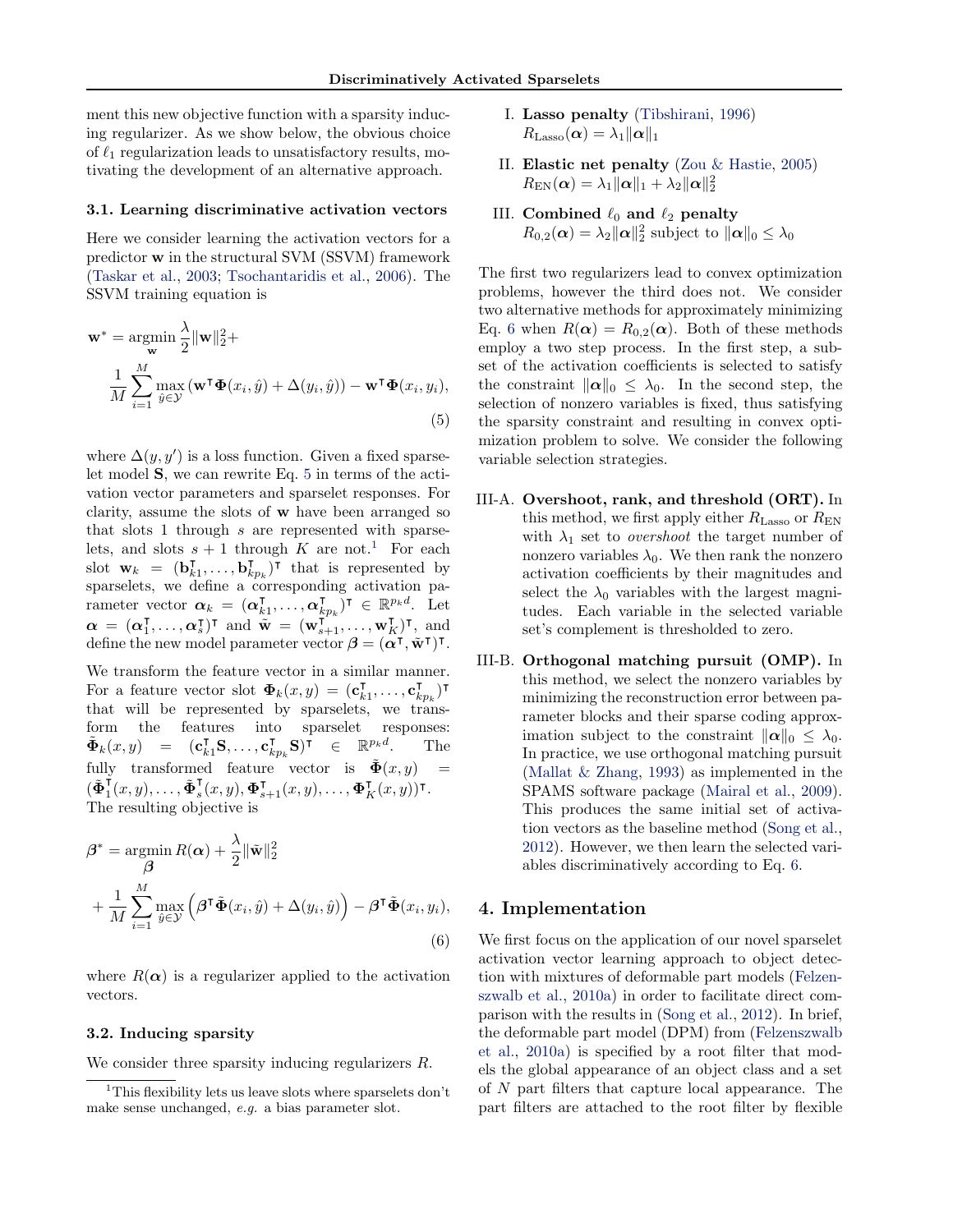"springs" that allow the model to match the image with a deformed arrangement of parts. In practice, several DPMs are combined into one mixture model to better represent more extreme variation in object class appearance.

A DPM is matched to an image by maximizing a score function over latent variables z. Let  $z = (c, \rho_0, \ldots, \rho_N)$ specify a mixture component  $c \in \{1, \ldots, C\}$ , root filter location  $\rho_0$ , and part filter locations  $\rho_1, \ldots, \rho_N$  for a model with  $C$  components and  $N$  part filters. The score function can be written as

score
$$
(x, z)
$$
 =  $w_c + \sum_{i=0}^{N} \mathbf{w}_{ci}^{\mathsf{T}} \boldsymbol{\psi}_{ci}(x, \rho_i)$   
+  $\sum_{i=1}^{N} \mathbf{d}_{ci}^{\mathsf{T}} \boldsymbol{\delta}_{ci}(\rho_0, \rho_i) = \mathbf{w}^{\mathsf{T}} \boldsymbol{\Phi}(x, z),$  (7)

where  $w_{ci}$  are the weights in filter i of component c,  $\mathbf{d}_{ci}$  are the quadratic deformation parameters specifying the stiffness of the spring connecting the root filter and part filter  $i$  of component  $c$ , and  $w_c$  is a score bias. The feature functions  $\psi_{ci}(x,\rho_i)$  and  $\delta_{ci}(\rho_0,\rho_i)$  are local image features (HOG) and deformation features, respectively. The score can be written as a single dot production between

$$
\mathbf{w} = (w_1, \dots, w_C, \mathbf{w}_{10}^{\mathsf{T}}, \dots, \mathbf{w}_{1N}^{\mathsf{T}}, \dots, \mathbf{w}_{C0}^{\mathsf{T}}, \dots, \mathbf{w}_{CN}^{\mathsf{T}}, \mathbf{d}_{11}^{\mathsf{T}}, \dots, \mathbf{d}_{1N}^{\mathsf{T}}, \dots, \mathbf{d}_{C1}^{\mathsf{T}}, \dots, \mathbf{d}_{CN}^{\mathsf{T}})^{\mathsf{T}}
$$
\n(8)

and a sparse cumulative feature vector  $\mathbf{\Phi}(x, z)$  that is laid out with the same slots as w.

We apply sparselets to all filter slots of  $w$ , *i.e.*, the  $\{w_{ci}\}\$ . The part filters all have the same  $6 \times 6$  shape, but the root filters, both within a mixture model and across classes, have a variety of dimensions. Unlike [\(Song et al.,](#page-8-0) [2012\)](#page-8-0) and [\(Pirsiavash & Ramanan,](#page-8-0) [2012\)](#page-8-0) we decompose the root filters, not just the part filters. To do this, we employ  $3 \times 3$  sparselets and pad the root filters with an extra one or two rows and columns, as needed, to ensure that their dimensions are multiples of 3. Summed over the models for all 20 object classes [\(Felzenszwalb et al.\)](#page-8-0) in the PASCAL VOC 2007 dataset [\(Everingham et al.\)](#page-7-0), there are a total of 4954  $3 \times 3$  subfilters. In our experiments below, we represent all of these subfilters by sparse linear combinations of only 256 sparselets — effectively achieving more than an order of magnitude reduction in the number of model parameters. The HOG image features are 32-dimensional, leading to a sparselet size of  $m = 288$ . Our dictionary is thus undercomplete which is desirable from a runtime perspective. Our experimental results confirm that the sparselets spans a sufficient subspace to represent the subfilters in the 20 PASCAL classes (Sec. [5.1\)](#page-6-0), as well as to generalize to previously unseen classes from the ImageNet dataset (Sec. [5.2\)](#page-7-0). Our DPM sparselets are visualized in Fig. [1.](#page-2-0)

#### 4.1. Latent SVM

The DPMs in [\(Felzenszwalb et al.,](#page-8-0) [2010a\)](#page-8-0) are learned by optimizing a latent SVM (LSVM):

$$
\mathbf{w}^* = \underset{\mathbf{w}}{\operatorname{argmin}} \frac{\lambda}{2} ||\mathbf{w}||^2 +
$$
  

$$
\frac{1}{M} \sum_{i=1}^M \max\left(0, 1 - y_i \max_{z \in \mathcal{Z}(x_i)} \mathbf{w}^\mathsf{T} \boldsymbol{\Phi}(x_i, z)\right). \tag{9}
$$

The objective function in Eq. 9 is not convex in w and in practice a local optimum is found by coordinate descent on an auxiliary function that upper bounds Eq. 9 (see [\(Felzenszwalb et al.,](#page-8-0) [2010a\)](#page-8-0) for details). The coordinate descent algorithm alternates between two steps. In the first step, the set  $\mathcal{Z}(x_i)$  is made singleton — for each *positive* example  $-$  by setting its only member to be an optimal latent value assignment for example  $x_i$ . This step results in a convex optimization problem that has the same form as a structural SVM. It is therefore straightforward to apply discriminative activation learning to a LSVM: we follow the same coordinate descent scheme and apply the SSVM problem transformation from Sec. [3.1](#page-4-0) to the LSVM's convex optimization subproblem.

Our implementation is based on the voc-release4 source code from [\(Felzenszwalb et al.\)](#page-8-0). To optimize the transformed objective function Eq. [6](#page-4-0) when  $R(\alpha)$ is either  $R_{\text{Lasso}}(\alpha)$  or  $R_{\text{EN}}(\alpha)$ , we modified the default stochastic subgradient descent (SGD) code to implement the truncated gradient descent update of Langford et al. [\(Langford et al.,](#page-8-0) [2009\)](#page-8-0). This method achieves actual sparsity by shrinking parameters and then truncating small values every few SGD iterations.

#### 4.2. Visualizing learned DPM sparselets

Each DPM sparselet can be visualized as a  $3 \times 3$  filter. In Fig. [1](#page-2-0) (left) we show the positive weights of 128 of the 256 sparselets that we learned from DPMs for the 20 classes from the PASCAL VOC 2007 dataset. Regular structures, such as horizontal, vertical, and diagonal edges, as well as arcs and corners, are visible. We can order the sparselets activated for a particular category model by sorting them by the magnitude of their activation coefficients. Fig. [1](#page-2-0) (right) shows the top 16 sparselets for the motorbike category. Some of the activated sparselets resemble circular fragments of wheels.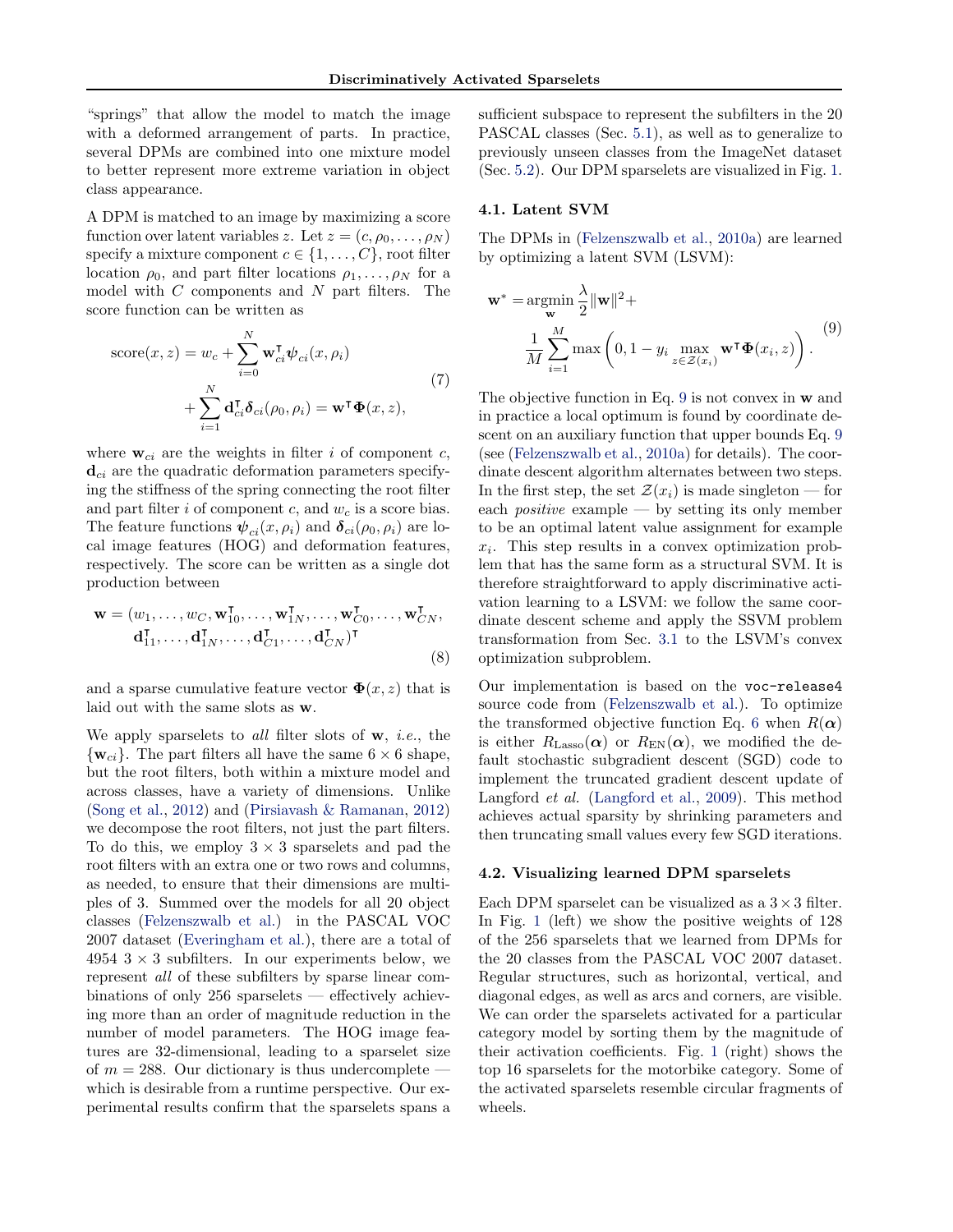<span id="page-6-0"></span>

Figure 2. Mean average precision (mAP) vs. sparsity for object detection on the PASCAL 2007 dataset (left) and for 9 classes from ImageNet (right). Using the implementation in [\(Song et al.,](#page-8-0) [2012\)](#page-8-0), sparsity levels  $81 \sim 99\%$  correspond to speedup factors of  $15 \sim 25x$  over the cascade [\(Felzenszwalb et al.,](#page-8-0) [2010b\)](#page-8-0) algorithm on CPU. The dictionary learned from the PASCAL detectors was used for the novel ImageNet classes. "Original" is the original linear model; "Reconstructive sparselets" is the baseline method from [\(Song et al.,](#page-8-0) [2012\)](#page-8-0); the remaining methods correspond to discriminative learning (our method) with each of the regularizers described in Sec. [3.2.](#page-4-0)

#### 4.3. Image classification

To illustrate generalized sparselets applicability beyond DPMs, we evaluated our approach on the Caltech-101 [\(Fei-Fei et al.,](#page-8-0) [2006\)](#page-8-0) (102 classes, including background) and Caltech-256 (257 classes) [\(Griffin](#page-8-0) [et al.,](#page-8-0) [2007\)](#page-8-0) datasets. Since our aim is not state-of-theart accuracy, but rather to demonstrate our learning method, we implemented sparselets atop a basic, publicly available image classification framework. Specifically, we used the phow caltech101 method included in VLFeat [\(Vedaldi & Fulkerson,](#page-8-0) [2008\)](#page-8-0). This approach trains one-against-all linear SVMs using bag-of-visualwords features (600 word vocabulary,  $2 \times 2$  and  $4 \times 4$ spatial pooling, and an approximate  $\chi^2$  feature map [\(Vedaldi & Zisserman,](#page-8-0) [2011\)](#page-8-0)). In Sec. [5.3](#page-7-0) we experiment with two block sizes,  $m \in \{100, 200\}$ . These values of m lead to 36720 (or 18360) blocks in total for the 102 Caltech-101 classifiers, and 92520 (or 46260) blocks in total for the 257 Caltech-256 classifiers. We represent all of these blocks as sparse linear combinations of  $d = 40$  sparselets.

### 5. Experiments

We performed three sets of experiments, two with multiclass object detection and the third with multiclass image classification. The first experiment was designed to evaluate each of the regularization methods described in Sec. [3.2.](#page-4-0) The second experiment was designed to evaluate how well a set of sparselets learned on one set of models generalizes to a new set of models when learning the activation vectors in our discriminative framework. In the final experiment, we demonstrate generalized sparselets with their application to a standard multiclass image classification problem.

#### 5.1. Comparison of regularization methods

We evaluated the baseline reconstructive sparselets [\(Song et al.,](#page-8-0) [2012\)](#page-8-0) and our discriminatively trained activation vectors on the PASCAL VOC 2007 dataset [\(Everingham et al.\)](#page-7-0). Fig. 2 (left) shows the mean average precision (mAP) at various activation vector sparsity levels. We set the sparsity regularization constant  $\lambda_1$  to  $\{0.010, 0.015, 0.020\}$  for the lasso penalty ("R-Lasso") and to {0.025, 0.030, 0.035} for the elastic net penalty ("R-EN"). For the combined  $\ell_0$  and  $\ell_2$  penalty,  $\lambda_0$  was set to  $\{48, 32, 16, 8, 4, 2\}.$ 

The  $\ell_1$ -based regularization methods were very difficult to tune. Adjusting  $\lambda_1$  to hit a desired sparsity level requires an expensive grid search. Additionally, the ratio between hinge-loss and the regularization term varied significantly between different classes, leading to a wide range of sparsity levels. Ultimately, these methods also underperformed in terms of mAP. Combined  $\ell_0$  and  $\ell_2$  regularization ("R–0,2 ORT" and "R–0,2 OMP"), in contrast, produces exactly the de-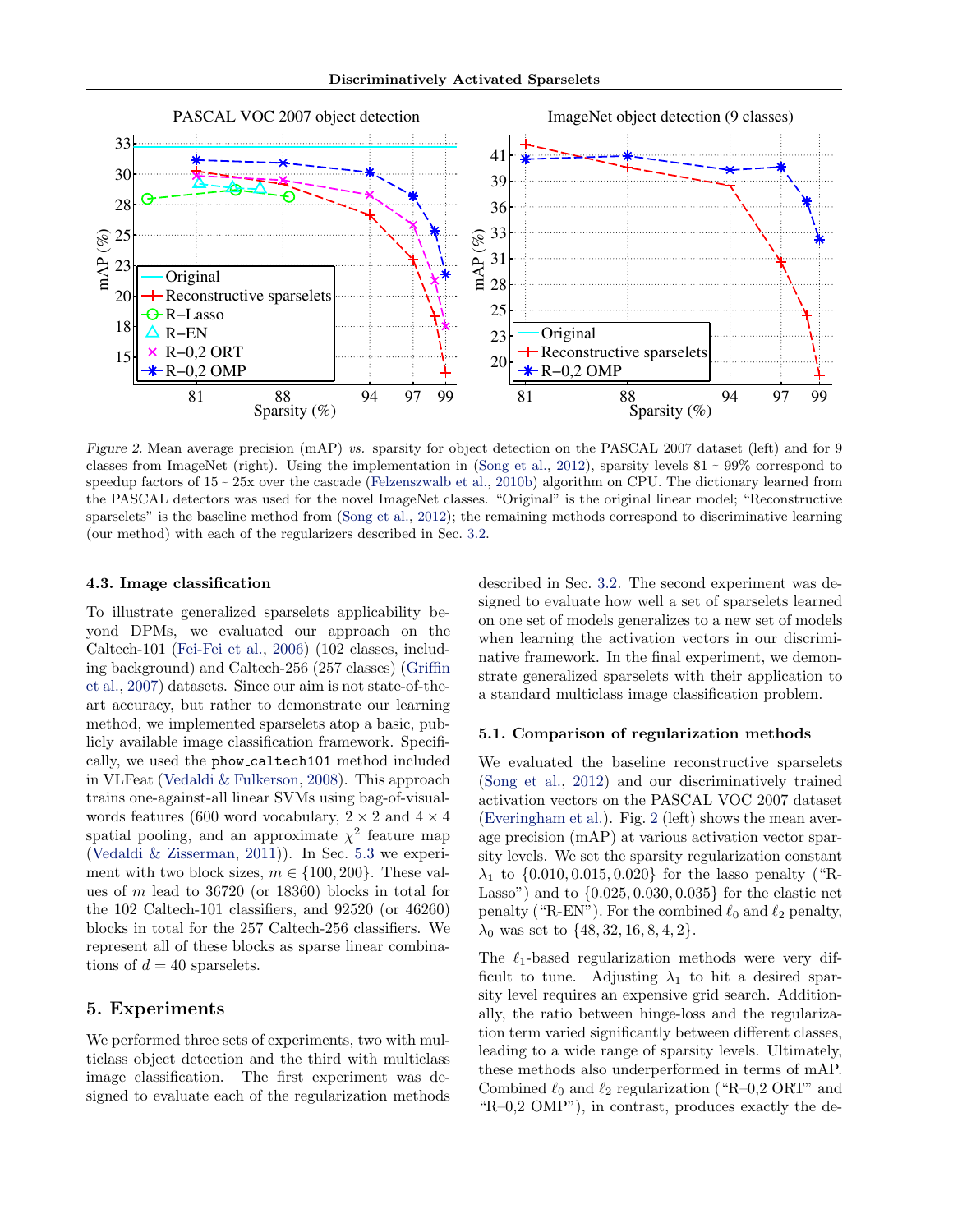<span id="page-7-0"></span>

Figure 3. Average classification accuracy vs. speedup factor for Caltech-{101,256}.

sired sparsity level and outperforms all other methods by a large margin. One interesting observation is that the mAP margin grows as the activation vectors become increasingly sparse.

#### 5.2. Universality and generalization to previously unseen categories

To test the hypothesis that our learned dictionary of sparselets, in conjunction with the proposed discriminative activation training, are "universal" and generalize well, we used the sparselet dictionary learned from 20 PASCAL classes and evaluated detection performance on novel classes from the ImageNet (Deng et al., 2009) dataset. We selected 9 categories (sailboat, bread, cake, candle, fish, goat, jeep, scissors and tire) that have substantial appearance changes from the PASCAL classes. Fig. [2](#page-6-0) (right) shows that our method generalizes well to novel classes and maintains competitive detection performance even in the high sparsity regime.

#### 5.3. Image classification with generalized sparselets

Fig. 3 compares classification accuracy versus speedup factor (averaged over 6 machines with different CPU types). Generalized sparselets consistently provide a good speedup, however only the discriminatively trained sparselet activation models provide high accuracy, occasionally besting the original classifiers. In these experiments, we used a fixed dictionary size  $d = 40$ . We explored two block sizes  $m = 100$  or 200. Each curve shows results at three sparsity levels: 0.6, 0.8, and 0.9. We trained and tested with 15 images per class on both datasets. As predicted by our cost analysis, increasing the class count (from 102 to 257) magnifies the speedup factor.

## 6. Conclusion

In this work, we generalize sparselets beyond deformable part models to any structured output prediction problem. We then show how to learn the sparselet activation vectors discriminatively using structural SVMs with sparsity constraints. Our experiments show that learning activation vectors discriminatively significantly outperforms reconstructive learning in benchmark object detection and classification tasks.

#### References

- Dalal, N. and Triggs, B. Histograms of oriented gradients for human detection. In CVPR. IEEE, 2005.
- Deng, J., Dong, W., Socher, R., Li, L.-J., Li, K., and Fei-Fei, L. Imagenet: A large-scale hierarchical image database. In CVPR. IEEE, 2009.
- Deng, J., Berg, A., Li, K., and Fei-Fei, L. What does classifying more than 10,000 image categories tell us? In ECCV, 2010.
- Everingham, M., Van Gool, L., Williams, C. K. I., Winn, J., and Zisserman, A. The PASCAL Visual Object Classes Challenge 2007 (VOC2007) Results. http://www.pascalnetwork.org/challenges/VOC/voc2007/workshop/ index.html.